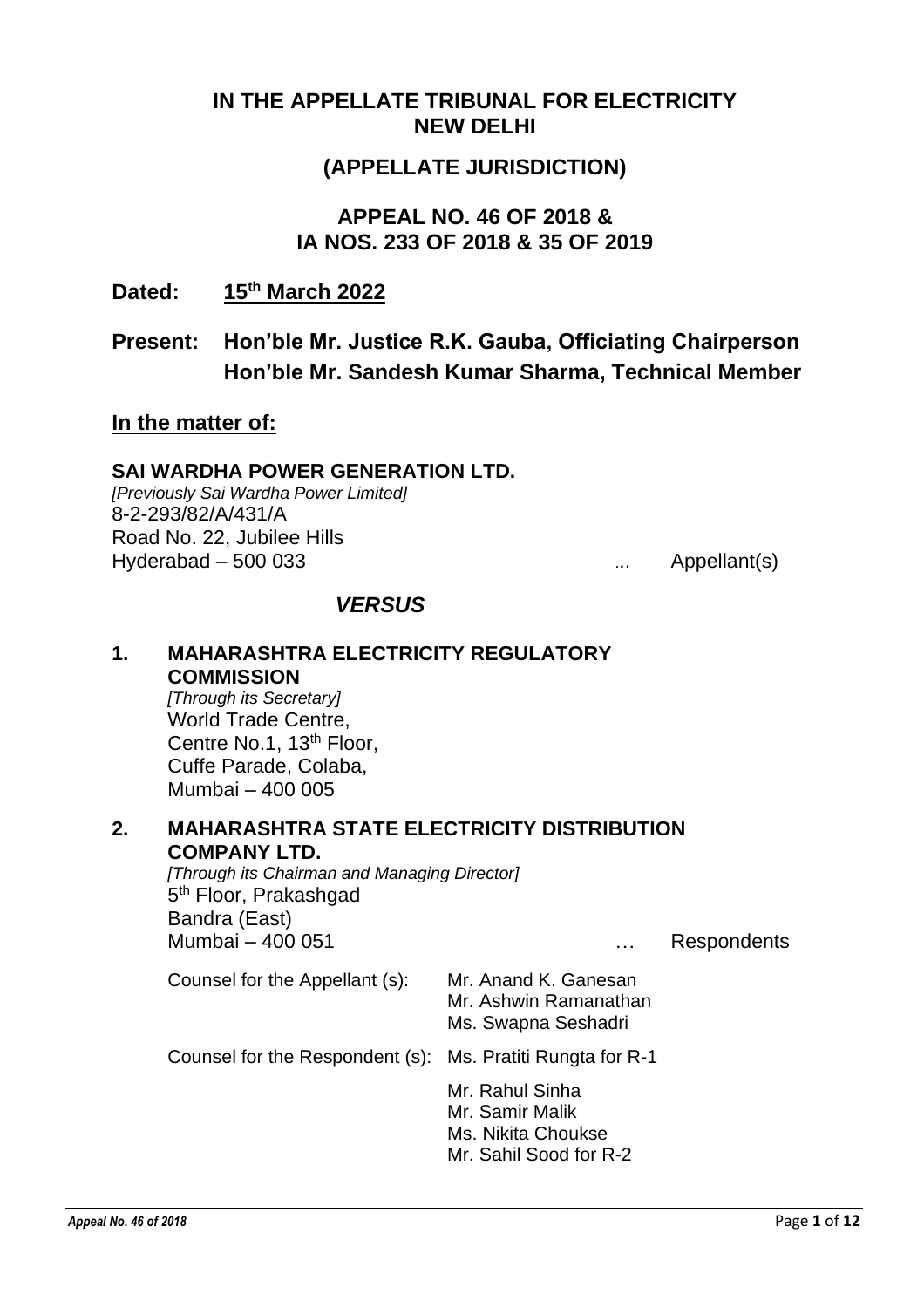# **J U D G M E N T**

#### **PER HON'BLE MR. JUSTICE R.K. GAUBA, OFFICIATING CHAIRPERSON**

*1.* This matter was taken up by video conference mode on account of pandemic conditions, it being not advisable to hold physical hearing.

*2.* The appeal at hand instituted under Section 111 of Electricity Act, 2003, preferred by a generator of electricity seeks to assail the Order dated 01.02.2018 passed by the first respondent *Maharashtra Electricity Regulatory Commission* (hereinafter referred to as 'MERC' or 'State Commission') in Petition no. 206 of 2014 instituted by the second respondent *Maharashtra State Electricity Distribution Company Limited* ('MSEDCL" or "the second respondent") directing the appellant *Sai Wardha Power Generation Limited* ("SWPGL" or "the appellant") to refund the amounts paid by the second respondent to the appellant for electricity injected and supplied by the appellant during the Financial Year (FY) 2012- 13 under *Electricity Purchase Agreement* ("EPA") that had been entered into by the said set of parties, it being a tripartite agreement wherein open access consumers of the appellant had also joined.

*3.* The generating units of the appellant were declared for commercial operation in 2011. On 11.01.2012, it was granted open access for supply to its consumers for the year 2011-12 from its generating units described as *Captive Generation Plant* ("CGP). On 13.06.2012, the respondent MSEDCL, the distribution licensee, issued a Commercial Circular no. 170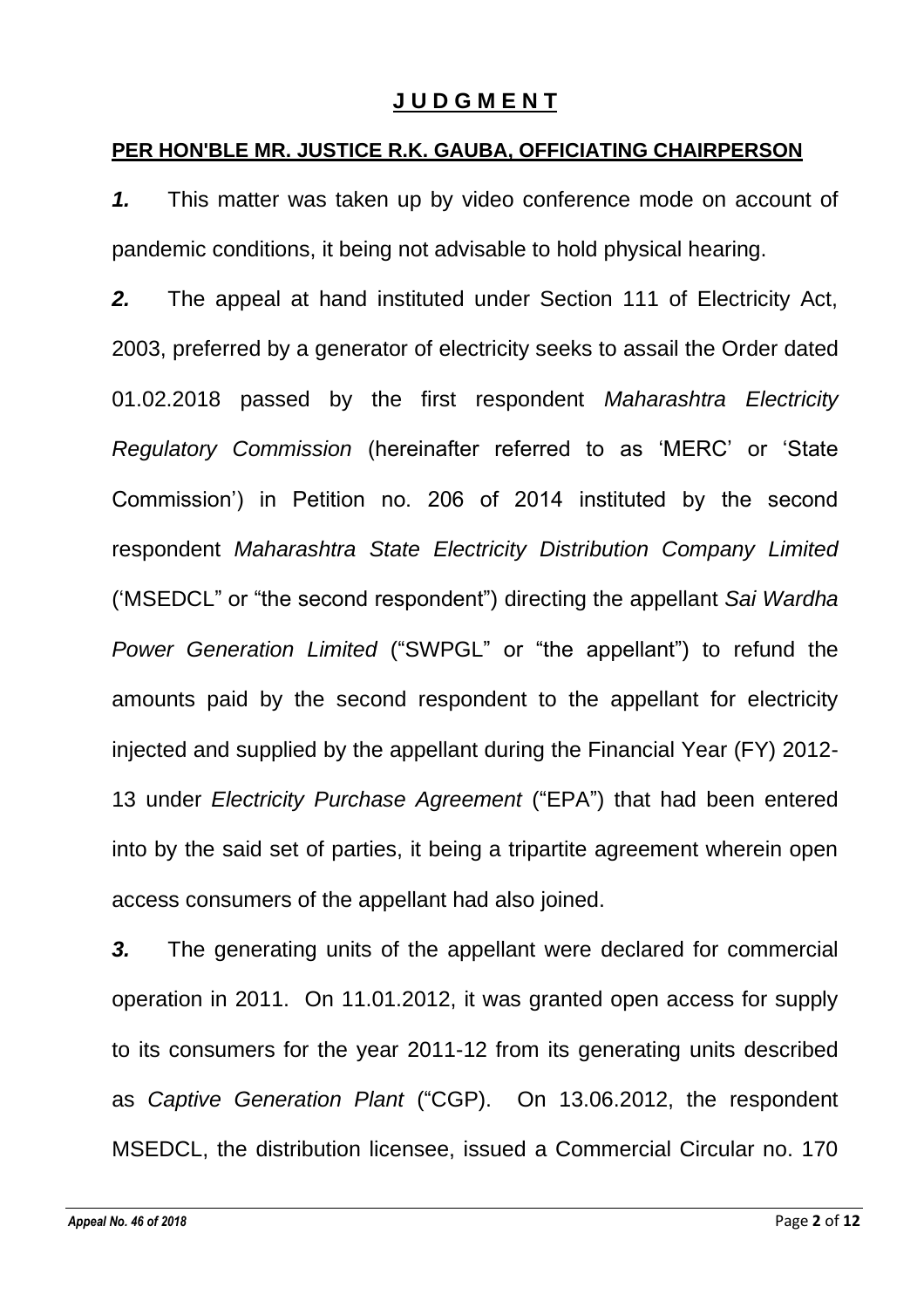providing terms on which it was inclined to procure over injected units of electricity from CGPs.

*4.* The Electricity Purchase Agreements (EPAs) were executed against the above backdrop on 08.08.2012, *inter-alia,* noting the consent given by MSEDCL to the appellant on grid connectivity and synchronization of their 270 MW CGP, by letters dated 01.04.2011 and 05.04.2011, open access permission given by MSEDCL on 11.01.2012 to the appellant for wheeling of power from their said CGP to its open access consumer, such open access having been extended by subsequent communications for period ending up to 31.03.2013, restricting the wheeling of power under the EPA to certain levels for purposes of the open access consumer, and the request made on 16.01.2012 for sale of power not credited to open access user in the fifteen minutes time block to MSEDCL in terms of the specifications set out in the EPA.

*5.* Clauses 1.0 and 1.1 of the said EPA are important for the present discussion and may be extracted thus:

# *"1.0 Various clearances:*

*M/s WPCL (Party 1), shall be fully responsible for obtaining and maintaining the validity of any and all licenses and permits, if required, by the law and shall abide by the Law, the Rules, Regulations or any notification or order issued there under by the Central Govt. Or Local Authority or any other Authority including MERC's (Maharashtra Electricity Regulatory Commission) license, for sale of power up to a maximum of 24.62 MW per Month but subject to the mandatory provisions of Electricity Rules (Amendment) 2005.*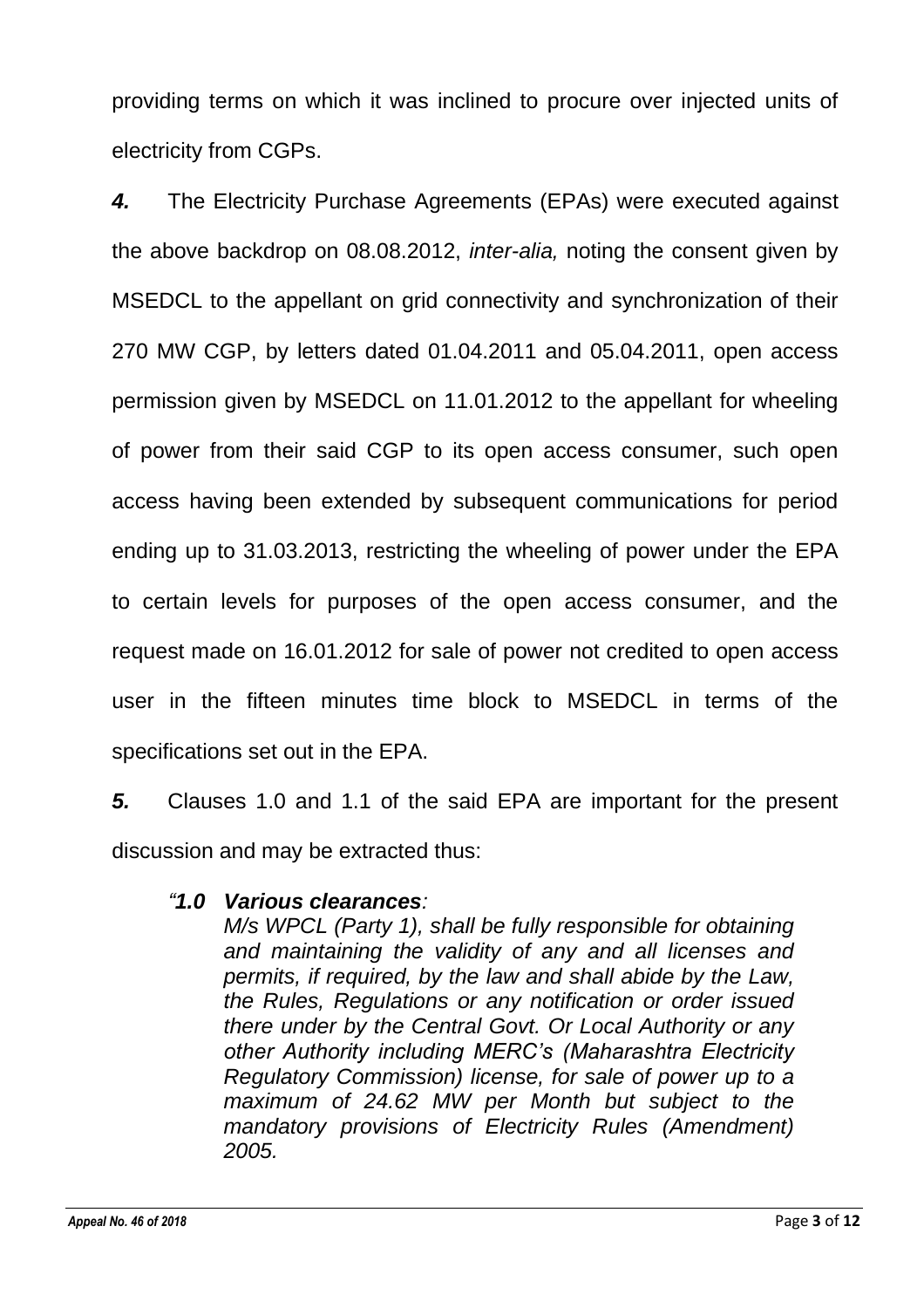1.1 *M/s Mahindra Ugine Steel Company Limited (Party 2) shall comply the CPP Criterion as per Electricity Rule, 2005 i.e. Captive consumption by all captive users shall not be less than 51% of aggregate electricity generated on an annual basis. In case of non-compliance of Electricity Rules – 2005 in respect of captive power plant the project holder will be liable for all consequential actions including but not limited to payment of Cross Subsidy Surcharge (CSS) with retrospective effect."*

*6.* In terms of Section 2(8) of Electricity Act, "Captive generating plant"

means a power plant set up by any person to generate electricity primarily

for his own use and includes a power plant set up by any co-operative

society or association of persons for generating electricity primarily for use

of members of such co-operative society or association.

*7.* The subject of captive generation is governed by the provision

contained in Section 9 of Electricity Act, 2003 which reads thus:

*"Section 9. (Captive generation):*

*(1) Notwithstanding anything contained in this Act, a person may construct, maintain or operate a captive generating plant and dedicated transmission lines:*

*Provided that the supply of electricity from the captive generating plant through the grid shall be regulated in the same manner as the generating station of a generating company.*

*[Provided further that no licence shall be required under this Act for supply of electricity generated from a captive generating plant to any licencee in accordance with the provisions of this Act and the rules and regulations made thereunder and to any consumer subject to the regulations made under sub-section (2) of section 42.]*

*(2) Every person, who has constructed a captive generating plant and maintains and operates such plant, shall have the right*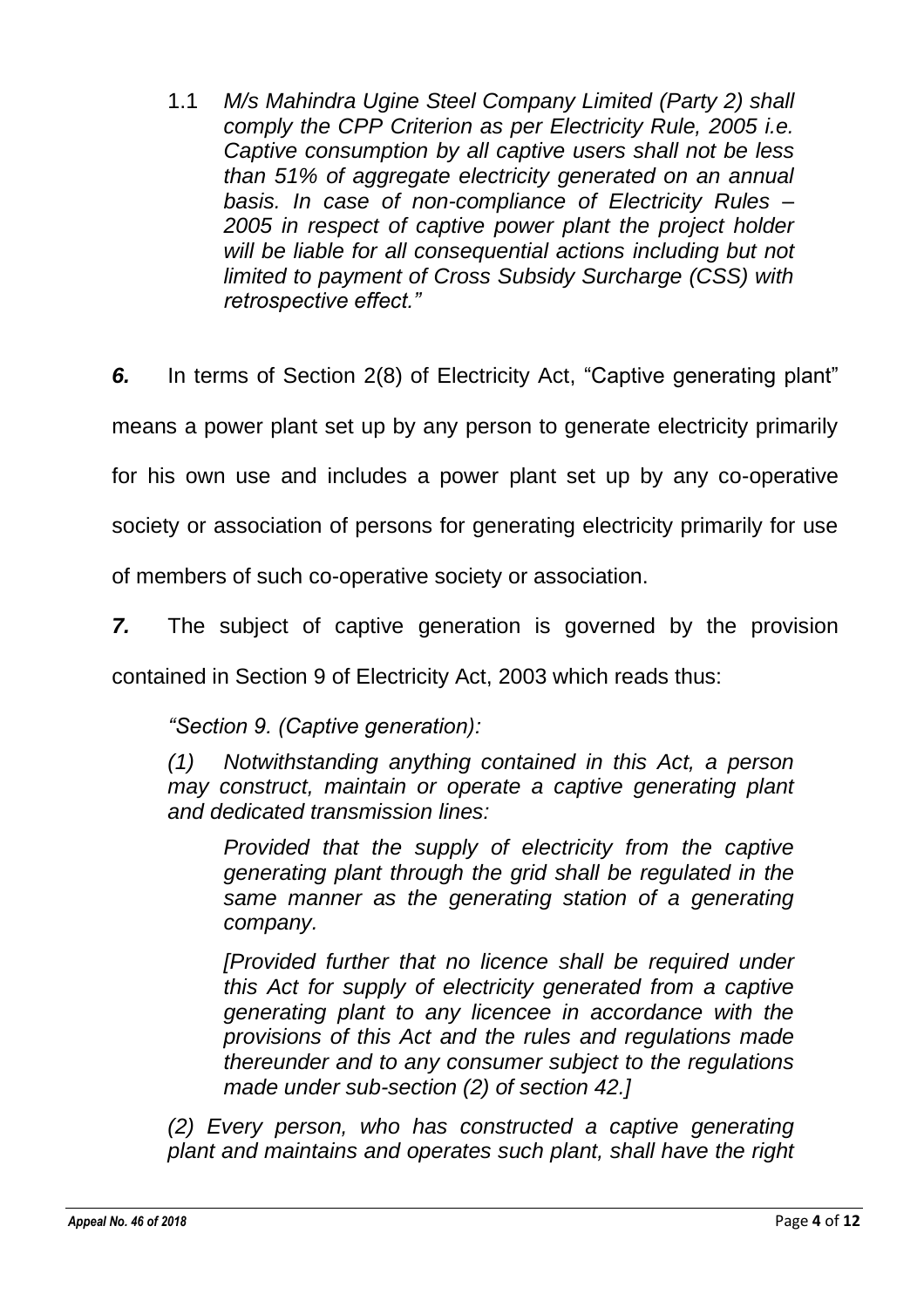*to open access for the purposes of carrying electricity from his captive generating plant to the destination of his use:*

*Provided that such open access shall be subject to availability of adequate transmission facility and such availability of transmission facility shall be determined by the Central Transmission Utility or the State Transmission Utility, as the case may be:*

*Provided further that any dispute regarding the availability of transmission facility shall be adjudicated upon by the Appropriate Commission."*

*8.* Rule 3 of the Electricity Rules, 2005 framed by the Central Government under Section 176 of the Electricity Act, 2003 lays down the pre-requisites for a power plant to qualify as a CGP, the twin criteria, generally speaking, being inclusive of the requirement of ownership of such power plant to be held by the captive users being not less than 26% and it being incumbent on such captive users to consume "not less than 51% of the aggregate electricity generating in such plant" determined "on an annual basis". It is not in dispute that a generator fulfilling the criteria to be accepted as a CGP is entitled to exemption from payment of Cross Subsidy Surcharge (CSS), in terms of fourth proviso to Section 42(2) of the Electricity Act, 2003.

*9.* It is well settled that the issue as to whether a generator has met the criteria for qualifying as CGP or not can be determined only at the end of the financial year and not in advance either at the beginning or midterm.

*10.* The dispute herein relates to Financial Year 2012-13 during which the appellant could not fulfil the criteria mainly of minimum consumption of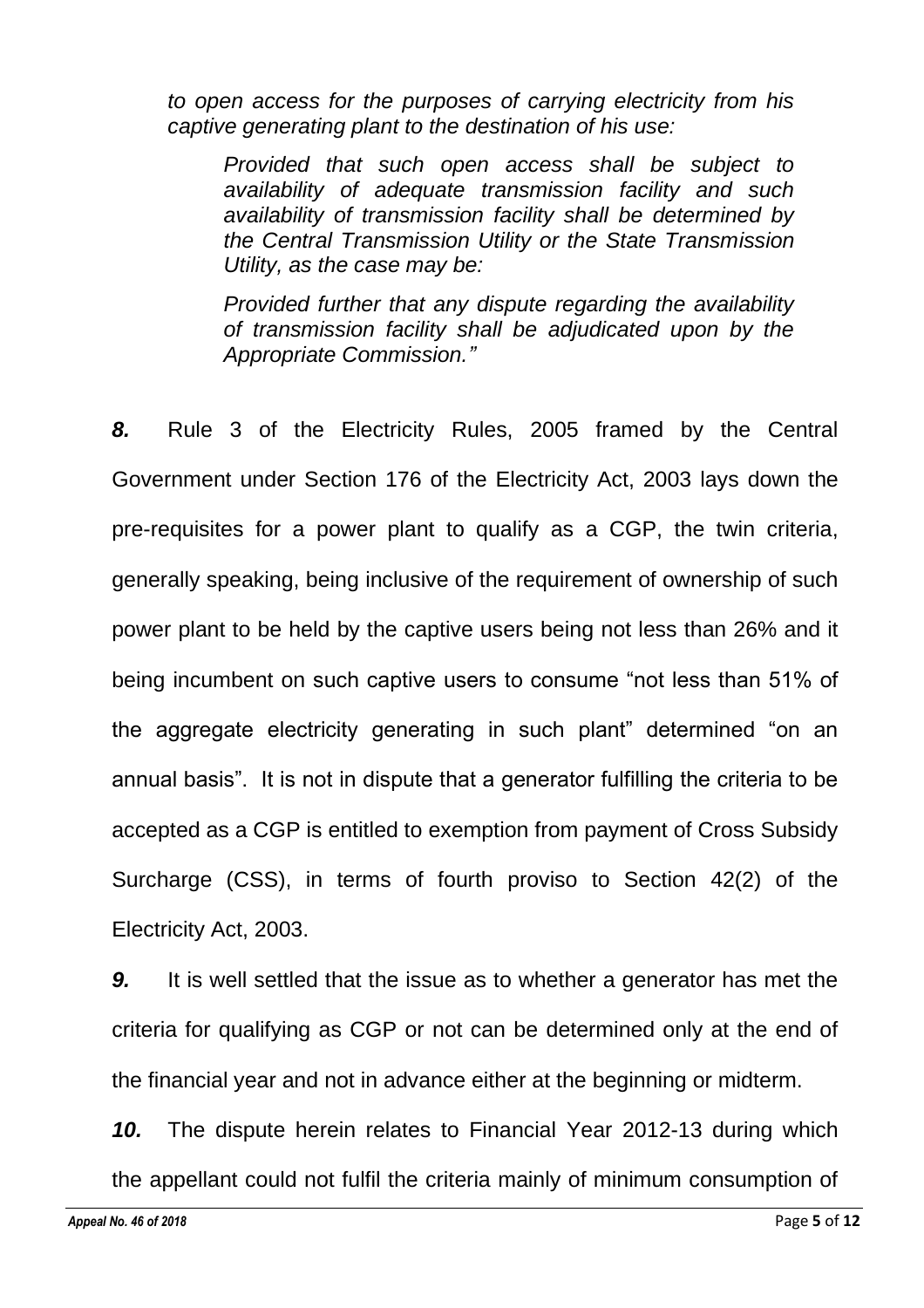electricity as CGP. This was so held by MERC by its Order dated 28.08.2013 in Case no. 117 of 2012, the State Commission having clarified at the same time that CSS invoices could be raised by MSEDCL after the close of the year once the captive status of the generating unit had been determined. The said Order dated 28.08.2013 of MERC was upheld by this Tribunal by judgment dated 17.05.2016 in appeal no. 316 of 2013. It appears, MSEDCL continued to raise CSS billing on monthly basis in the following Financial Year 2013-14 and the matter having reached the State Commission, *inter-alia,* in Case no. 164 of 2013 followed by a Review Petition, by its Orders dated 17.01.2014 and 26.03.2014, it was *inter-alia,* ruled that the issue of over injected units could not be mixed up with the claim of CSS.

*11.* Against such backdrop as above, the matter relating to levy of CSS was taken before Bombay High Court in Civil Writ Petition no. 1859 of 2014, MSEDCL having been directed to refund to the appellant CSS collected on monthly basis in the subsequent year (FY 2013-14). That part of the dispute between the parties is not subject matter of the present appeal, the appeal of the appellant pressing for captive status statedly being pending before Hon'ble Supreme Court.

*12.* Meanwhile, MSEDCL had approached the State Commission by Petition no. 206 of 2014 seeking refund of the amount paid to the appellant towards over injected power claiming primarily that since the appellant had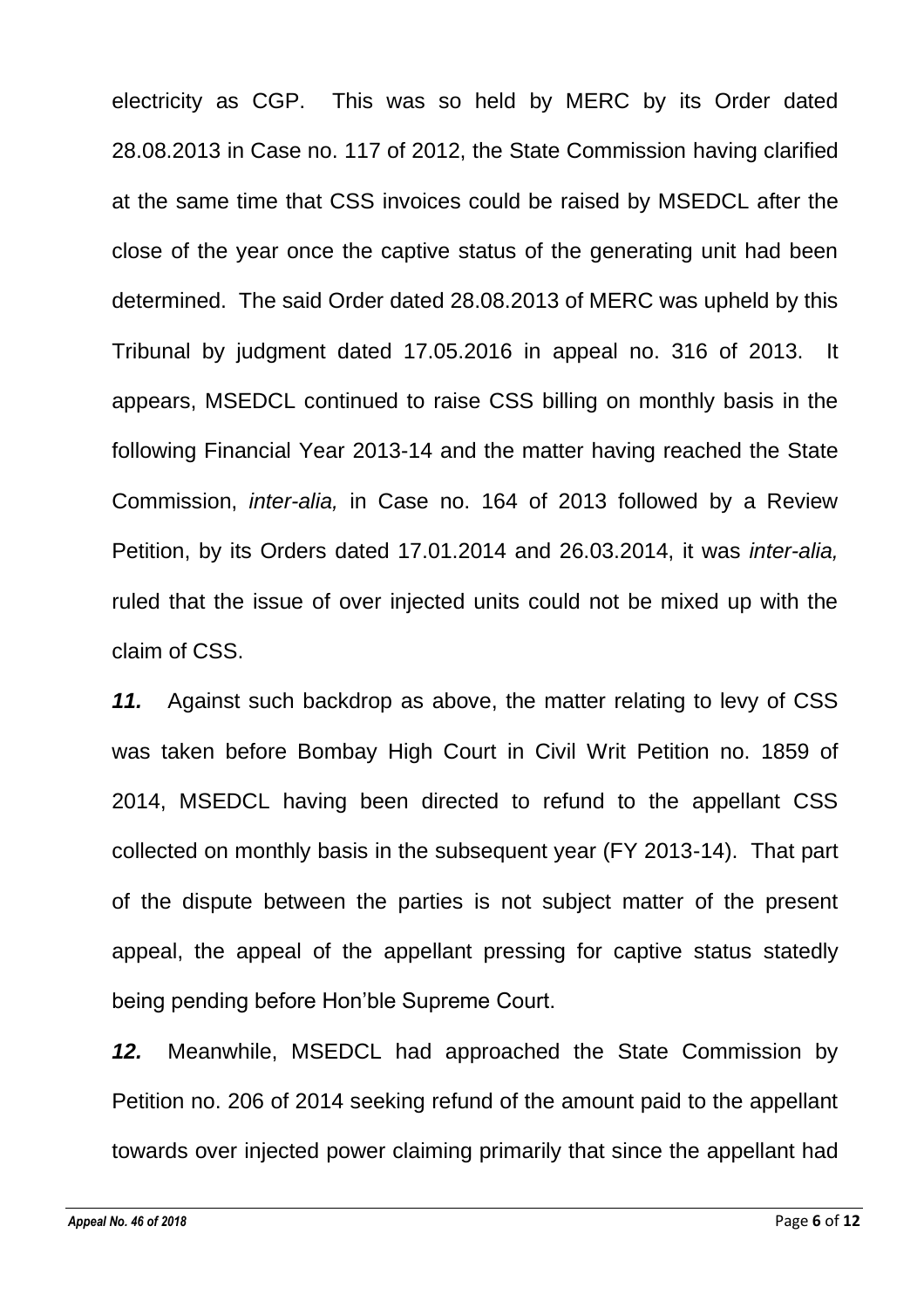not qualified as CGP during FY 2012-13, there was no liability under the EPA on the part of MSEDCL to pay for such supply. This claim has been upheld by the State Commission through the impugned order.

*13.* MSEDCL defends the order under challenge contending that the appellant not having met the essential qualification of minimum consumption by captive consumers, its captive consumers having failed to discharge their obligations as a CGP, it makes the appellant liable, *interalia,* to refund the amount of payment made for supply. During FY 2012- 13, reliance primarily being made on Clause 1.1 of the EPA, as quoted earlier. It is the contention of MSEDCL that it had agreed to purchase under the EPA the over injected power on the premise that the appellant would be meeting the eligibility criteria of the CGP.

*14.* Reliance is placed by MSEDCL on the following observations of the Commission in the impugned decision:

*"19. Thus, under the EPA provisions, SWPL was obliged to meet the CGP qualifying criteria stipulated in the Electricity Rules, 2005, and SWPL and its consumers were liable for all consequential actions, including but not limited to the payment of CSS, with retrospective effect, if the concerned SWPL Units were found not to qualify for CGP status. The OA permissions for FY 2012-13 also expressly stated that they are based on a presumption of the CGP status of SWPL, failing which the consequential liabilities would be attracted. It is evident from both a conjoint and an independent reading of these documents that MSEDCL had entered into EPAs with SWPL and its consumers for purchasing over-injected units of electricity entirely on the basis that SWPL would meet the CGP requirements stipulated in Rule 3 (2) of the Electricity Rules, 2005. The purchase of overinjected units by entering into the EPAs was intended only from CGPs, in the background of the Commission's 2004 CGP Order*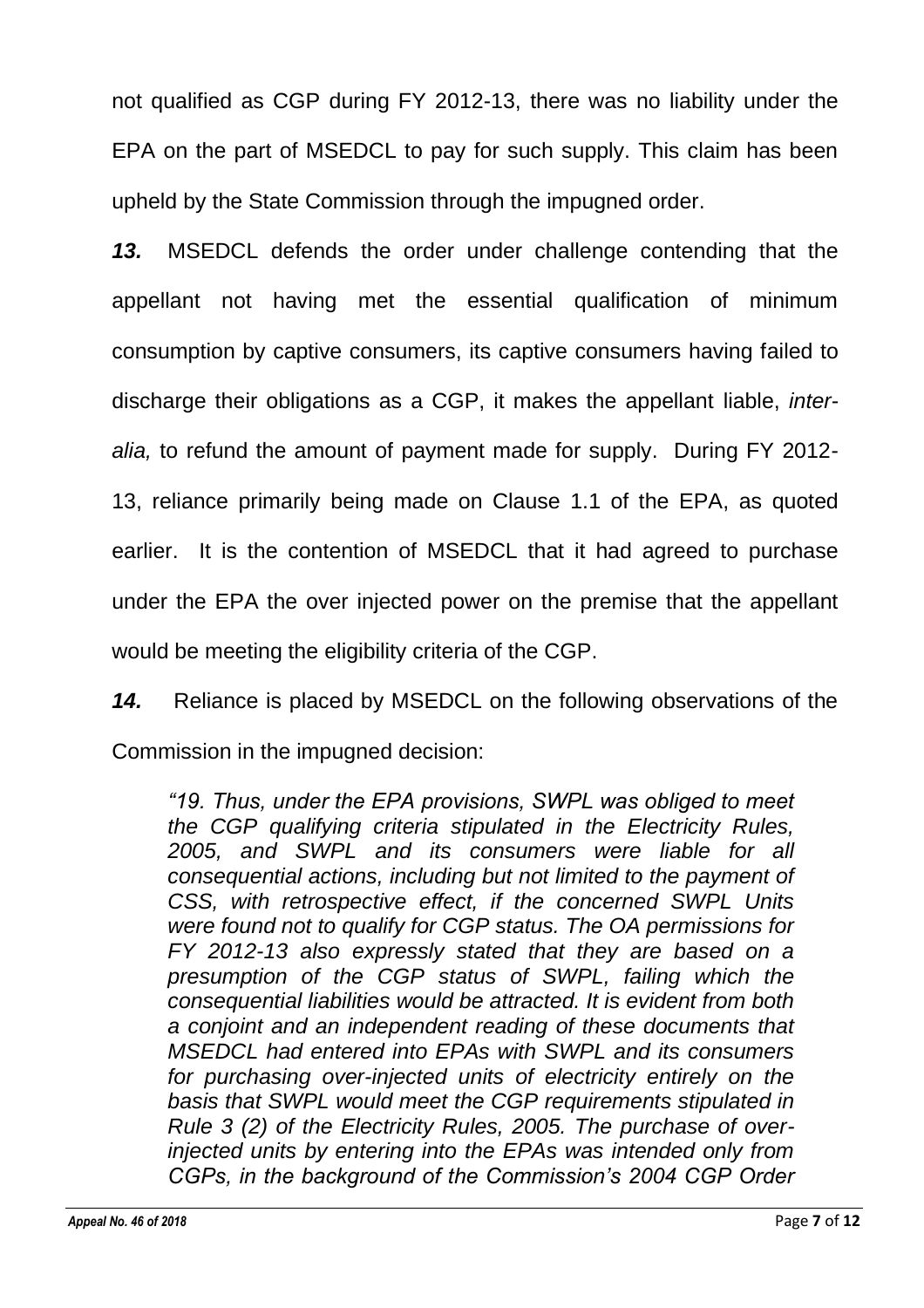*and in terms of MSEDCL's Commercial Circular No. 170 dated 13 June, 2012.*

*20. This is also clear from the fact that, ordinarily, EPAs are bilateral agreements between the Procurer (the Distribution Licensee) and the Seller of power (the Generator); the present EPAs, however, are tripartite arrangements which include the consumers since they hinge on the CGP matrix. The case laws cited by SWPL do not impinge on this position considering the jurisdiction of the Commission under Section 86(1) (f) of the EA, 2003, and the provisions and context of the EPAs. The Commission also notes that, in the normal course, MSEDCL would not have entered into EPAs for purchase of such varying and uncertain quantum of surplus power were it not for the particular context and background set out above."*

*15.* MSEDCL contends that purchasing of over injected units by entering into Power Purchase Agreement (PPA) was a promotional measure exclusively for CGPs and since the appellant did not qualify as a CGP during 2012-13, it cannot claim any right or payment against unscheduled injection of power, the direction for refund by the impugned decision being one of the consequences flowing from Clause 1.1 of EPA, quoted earlier.

*16.* The appeal at hand does not require any scrutiny of the rival contentions on the claim for exemption from CSS during 2012-13. The decision on appeal against the earlier decision of MERC holding that the appellant had not fulfilled the captive criteria during 2012-13 presenting holding the field, this Tribunal must proceed to examine the claim for refund of charges paid for the power injected by the appellant on the premise that the appellant had not met the requirements of Clause 1.1 of the EPA. On scrutiny of the said Clause 1.1 of the EPA, however, we are unable to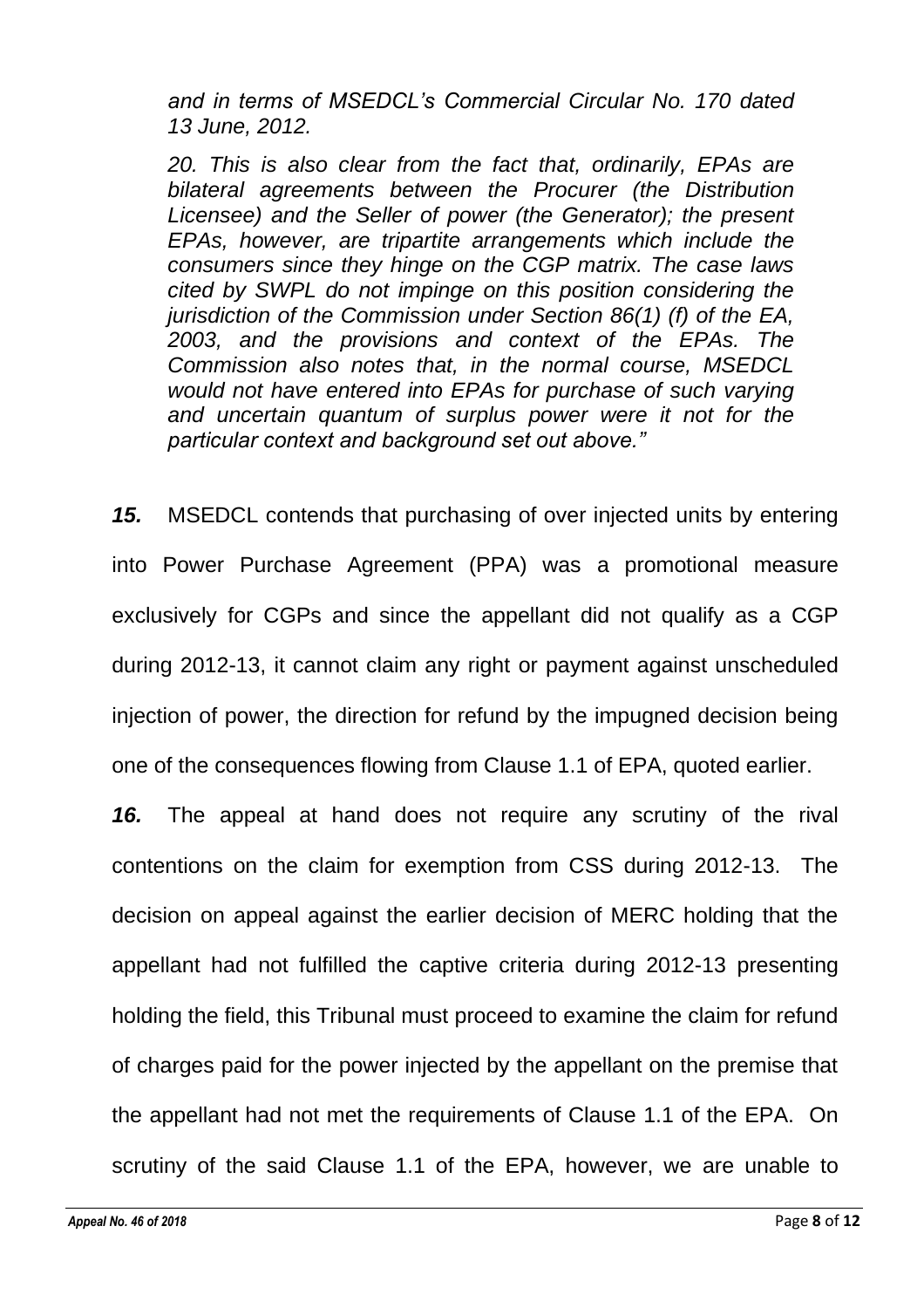uphold the conclusion of the MERC by the impugned decision that liability to pay for the electricity procured under the EPA also came to an end as a consequence of the appellant not fulfilling the CGP criteria within the meaning of Clause 1.1.

*17.* There is no express provision in the EPA that the liability to pay for the over injected power availed of by MSEDCL was contingent upon the appellant fulfilling the CGP criteria or that in the case of default on that front the amount received would be liable to be refunded. The only consequence expressly provided in Clause 1.1 is the liability to pay CSS "with retrospective effect". Though the clause does use the expression "the project holder will be liable for all consequential actions", it is difficult to read into this an exemption for the procurer to pay for the electricity supplied by the generator. To put it simply, no case is made out for liability to refund being implied in the contractual terms set out in the EPA.

*18.* It is admitted fact that MSEDCL had started levying CSS on the supply made by the appellant to its captive users during FY 2012-13 on the premise that the appellant was non-captive generator. Crucially, even while levying CSS, MSEDCL continued making payments for the energy injected by the appellant and consumed by MSEDCL under the EPA. From this it has to be inferred that it was a matter of mutual understanding of the parties to the contract that the electricity procured had to be paid for. And was not free. The relevant period having come to an end, it cannot be said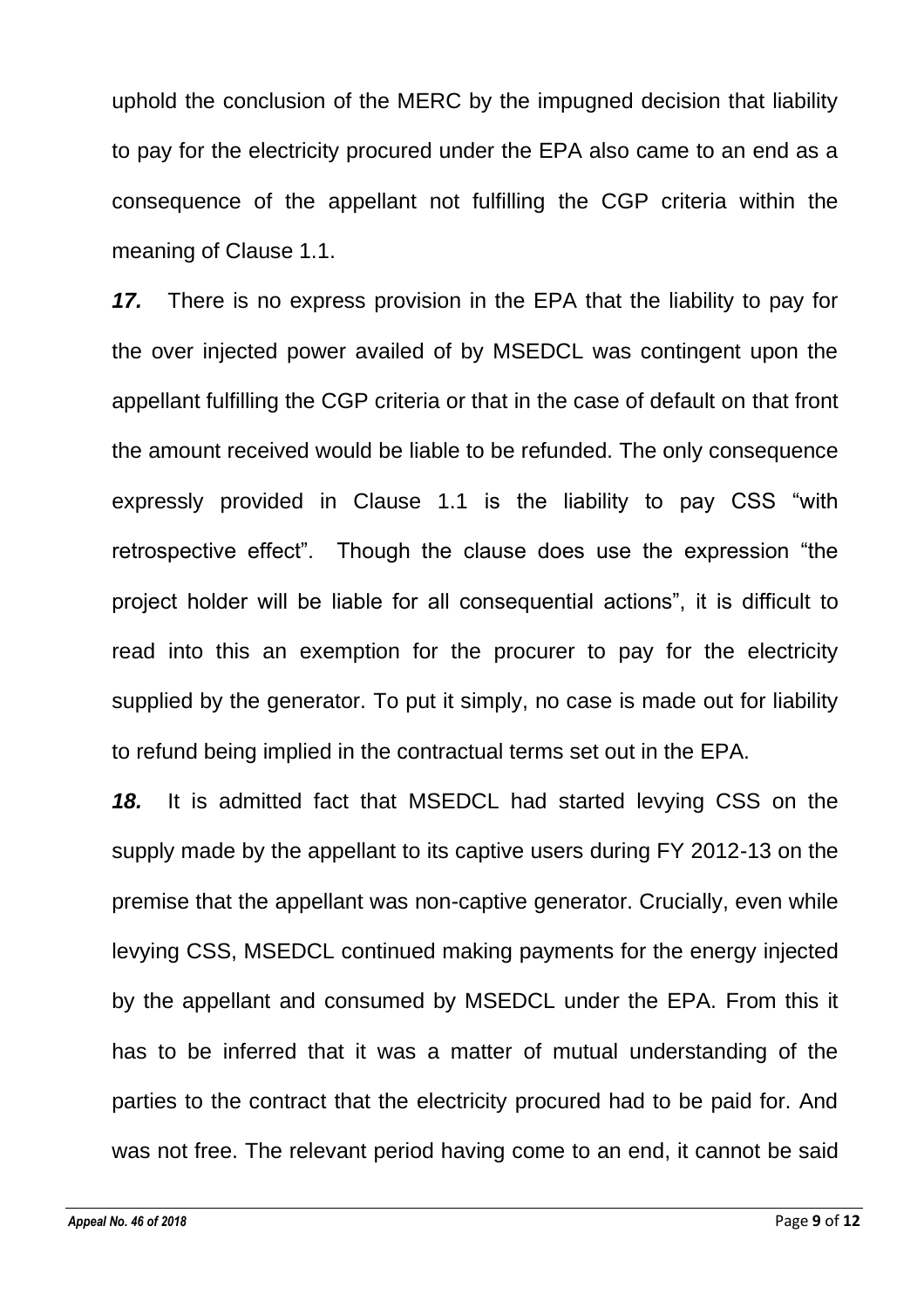that EPA had become null and void. Even if it were to be assumed that nonfulfillment of the captive criteria is a fundamental breach of the obligations of the appellant under the EPA, it can at most be said to have the effect of terminating the EPA.

*19.* The fact remains that excess electricity injected by the appellant was actually consumed by MSEDCL under a contract, monetary benefit having been derived therefrom by the latter during FY 2012-13. Since the electricity procured from the appellant under the EPA must be assumed to have been utilized by MSEDCL for distribution to its consumers against financial gain, directing refund of payment made to the appellant would result in unjust enrichment which cannot be permitted. It is not in dispute that the supply was taken, *albeit* under a promotional scheme for CGPs, at a time when State of Maharashtra was facing severe power shortage. The parties having entered into the EPA had arranged their affairs on its basis. The supply by the appellant was not intended to be gratuitous nor received by MSEDCL on the understanding that it was gratuitous. Having taken benefit of such supply on the terms settled in the EPA, it is not open – rather it being unconscionable - for MSEDCL to seek such supply to be treated as free of cost on a retrospective basis.

*20.* In this context, it is apposite to refer to Section 70 of the Indian Contract Act which reads thus:

*"70. Obligation of person enjoying benefit of non-gratuitous act – Where a person lawfully does anything for another person,*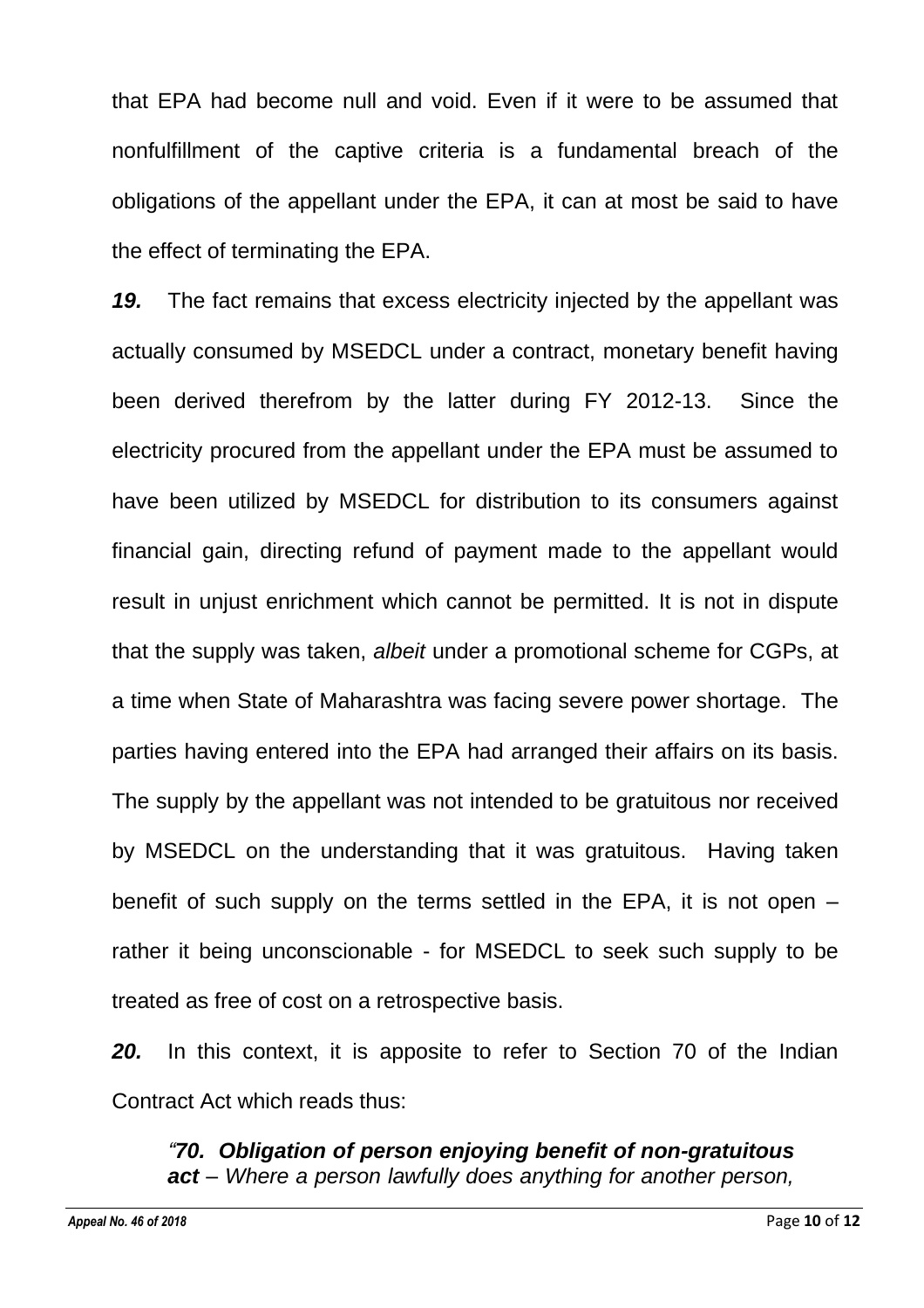*or delivers anything to him, not intending to do so gratuitously, and such other person enjoys the benefit thereof, the latter is bound to make compensation to the former in respect of, or to restore, the thing so done or delivered."*

*21.* We agree with the submission of the appellant that even if the contract is to be treated as null and void, the benefit taken and the consideration paid thereunder will have to be governed by the provisions of Section 70 of the Contract Act. At the cost of repetition, we may say that excess electricity injected by the appellant having been consumed under a valid contract by MSEDCL, it having been utilized for monetary gain by supply for consideration to its consumers during FY 2012-13, the liability to compensate to the supplier continues to subsist.

*22.* However, we cannot ignore the fact that the EPAs were executed as part of the general scheme to promote CGPs though also to the advantage of the MSEDCL because of acute power shortage faced at the time in the State. Since the appellant could not fulfill the conditions for CGP status, it cannot derive monetary benefit at the promotional cost from the discoms/consumers. After all, from the perspective of the appellant the power supplied by it to MSEDCL was available being in excess of the requirements of its own consumers. In these circumstances, we feel it would be fairer if the payment for the power supplied to the MSEDCL during FY 2012-13 under the EPAs is restricted to the average power